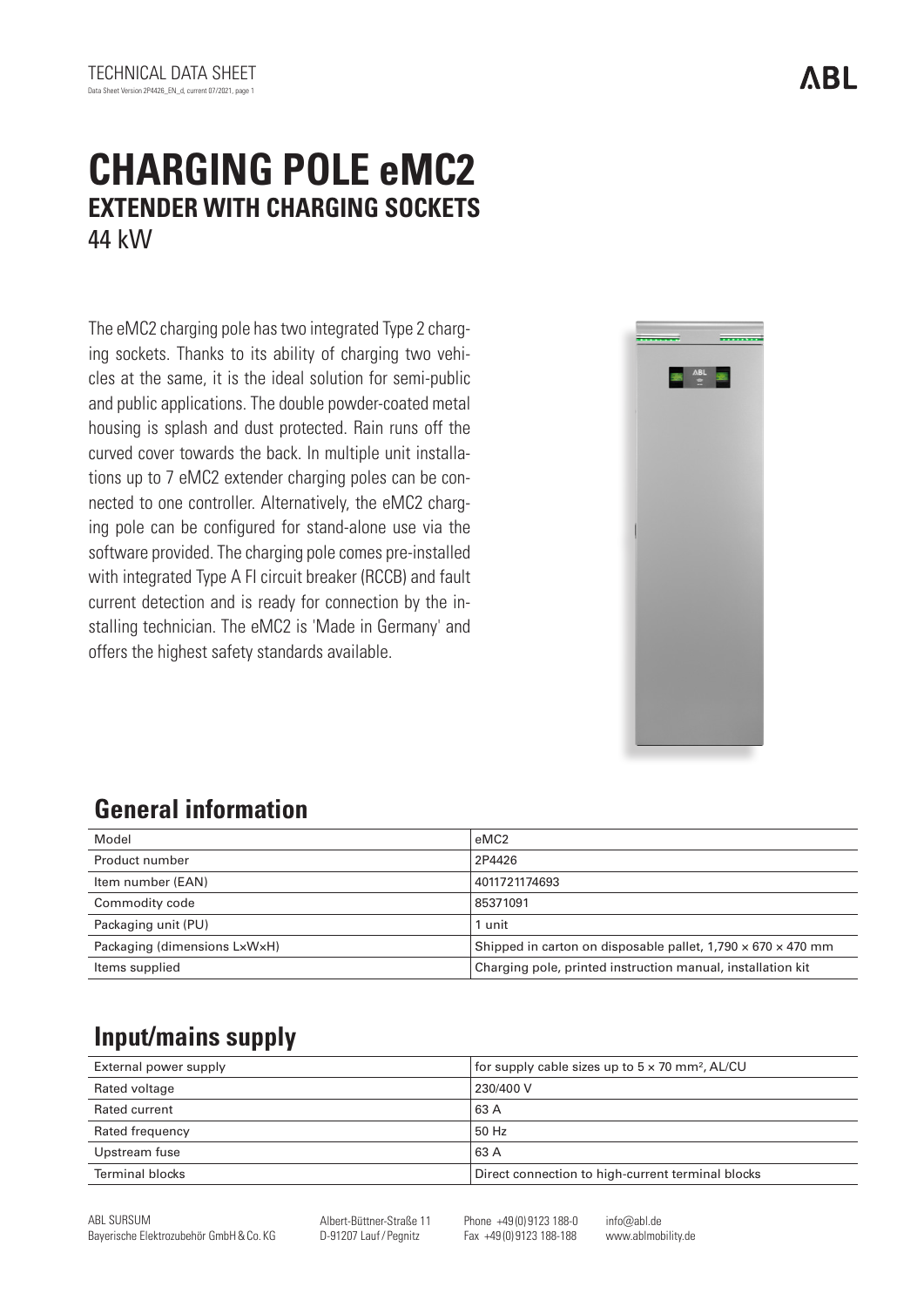# **Output/vehicle connection**

| Connection system per charge point        | Lockable Type 2 charging socket, 32 A, in acc. with IEC62196-2,<br>automatic unlocking in case of grid connection loss |
|-------------------------------------------|------------------------------------------------------------------------------------------------------------------------|
| Output voltage per charge point           | 230/400 V                                                                                                              |
| Maximum charging current per charge point | 32 A                                                                                                                   |
| Maximum charging output per charge point  | 22 kW                                                                                                                  |
| Load management                           | Via controller                                                                                                         |

#### **Protection/integrated components**

| MCB per charge point                 | 32 A, 4-pole, C characteristic                                                                                               |
|--------------------------------------|------------------------------------------------------------------------------------------------------------------------------|
| RCCB per charge point                | RCCB, Type A, 30 mA                                                                                                          |
| DC fault current detection           | electronic, $I_{\text{And}} \ge 6 \text{ mA}$                                                                                |
| Energy meter per charge point        | MID compliant                                                                                                                |
| Load switching                       | Installation contactor, 4-pole, 40 A                                                                                         |
| Weld detection                       | Contactor welding trips RCD                                                                                                  |
| Overcurrent protection               | Integrated into firmware, disconnection at 105% after 1000 sec-<br>onds, at 110% after 100 seconds, at 120% after 10 seconds |
| Temperature monitoring               | internal, charging current reduction or shut down                                                                            |
| Lightning and overvoltage protection | Type $1 + Type 2$ combined arrester                                                                                          |
| Shut down (Standby)                  | all poles                                                                                                                    |

# **Charge monitoring/status indicators**

| Operating status indicator        | LED                                  |
|-----------------------------------|--------------------------------------|
| Access control                    | RFID card, QR code or smartphone app |
| <b>Communication EV</b>           | in acc. with IEC 61851-1 Mode 3 $\,$ |
| Communication Controller/Extender | RS485                                |
| Backend communication             | Via controller                       |

## **Standards/guidelines**

| IEC.<br>C <sub>1</sub> OC <sub>1</sub> |  |
|----------------------------------------|--|
| IFC $61$<br>1439-<br>$\cdots$<br>י ⊐כ. |  |

### **Operating conditions**

| Storage temperature            | -30 to $85^{\circ}$ C     |
|--------------------------------|---------------------------|
| Operating temperature          | -25 to 40 $^{\circ}$ C    |
| Relative humidity              | 5 to 95%, no condensation |
| Class of protection            |                           |
| Overvoltage category           | $\mathbf{III}$            |
| Degree of pollution            | 3                         |
| Degree of protection (housing) | <b>IP54</b>               |
| Impact strength                | <b>IK10</b>               |
| Maximum elevation              | $\leq$ 2,000 m AMSL       |
| Power dissipation              |                           |
|                                |                           |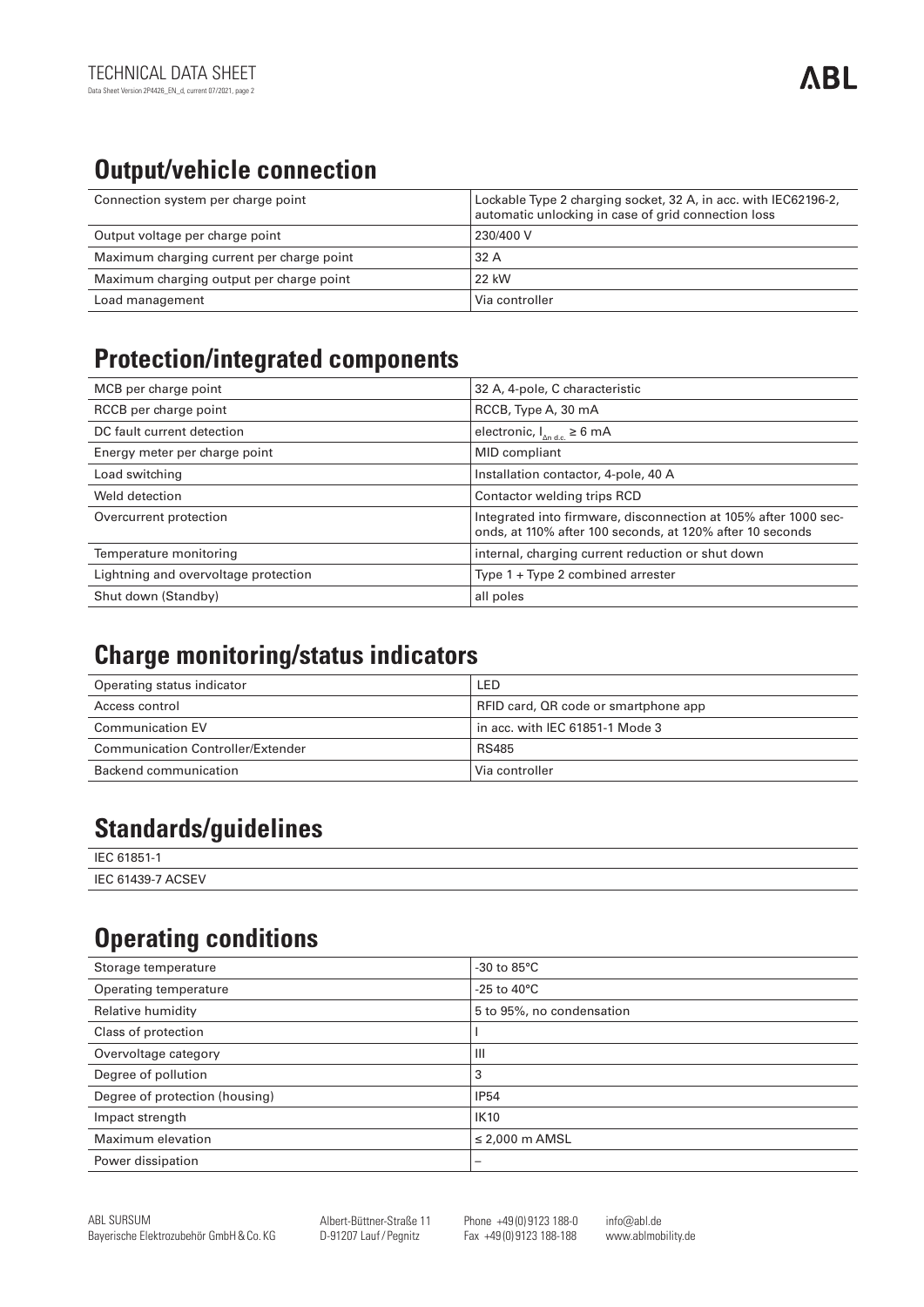# **Housing**

| Type                     | Mounting pole                                                                                                                   |
|--------------------------|---------------------------------------------------------------------------------------------------------------------------------|
| Fixing type              | Screw fixings for installation on prefabricated concrete founda-<br>tion (with or without plinth,<br>both available separately) |
| Material (housing/cover) | Steel                                                                                                                           |
| Housing colour           | Powder coated RAL9005                                                                                                           |
| Cover/roof colour        | Powder coated DB701                                                                                                             |
| Locking mechanism        | Grip handle, prepared for the installation of a profile cylinder<br>lock                                                        |
| Pole dimensions (HxWxD)  | $1.460 \times 440 \times 200$ mm                                                                                                |
| Weight                   | approx. 44 kg                                                                                                                   |

### **Accessories**

| Type 2 charging cable             | LAK32A3, 32 A 240/415 V, length approx. 4 m |
|-----------------------------------|---------------------------------------------|
| Type 2 charging cable             | LAK32A3, 32 A 240/415 V, length approx. 7 m |
| Type 2 to Type 1 adapter cable    | LAKK2K1, 32 A 230 V, length approx. 4 m     |
| Prefabricated foundation          | <b>EMC9999</b>                              |
| Plinth 160 mm                     | <b>EMC9998</b>                              |
| Plinth 100 mm                     | <b>EMC9997</b>                              |
| Configuration kit                 | <b>CONFCAB</b>                              |
| RFID card                         | E017869, 5 pcs                              |
| Multi-purpose installation tester | <b>TE001</b>                                |
| Vehicle simulation adapter        | <b>TE002</b>                                |
| see website at www.ablmobility.de |                                             |